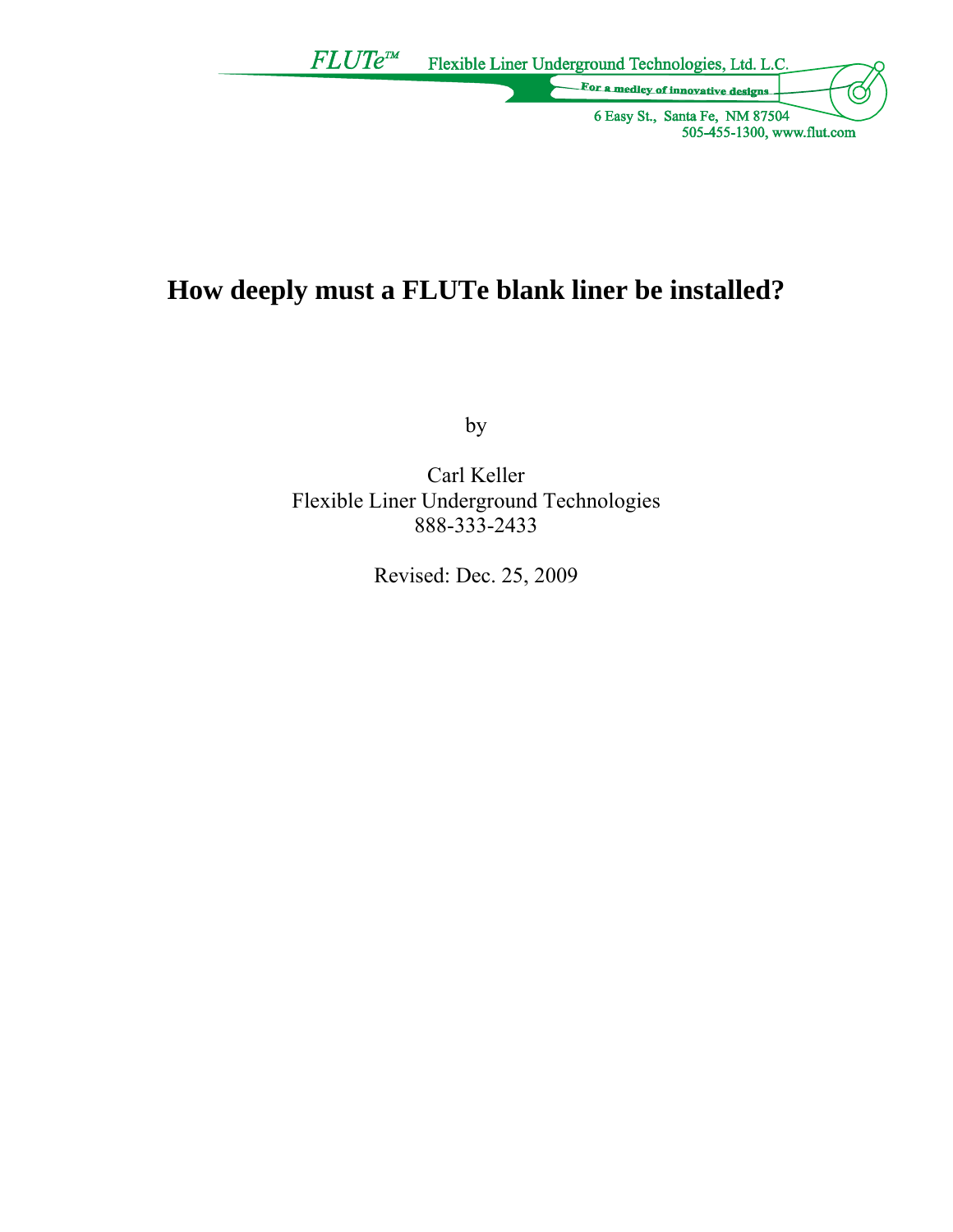# **How deeply must a FLUTe blank liner be installed?**

### **Purpose**

This paper describes the rationale for installation of blank liners to less than full hole depth for an effective seal. The time required to install a blank liner depends very much upon the transmissivity distribution in the borehole. The time to effectively seal most holes is less than two hours and the liner may not be near the bottom of the hole when a sufficient seal of the hole has been obtained.

## **Background**

A FLUTe blank liner is relatively easy to install and takes very little ancillary equipment. An installation procedure is available on a DVD for those who wish to install their own liners and to remove them as needed. The blank liner is installed by the process called eversion (the opposite of inversion) and as the liner propagates down the hole, it displaces the water from the borehole. The displacement is into all of the available flow paths into the formation. As the liner descends, it seals off the flow paths from the top down, and as each flow path is sealed by the liner, the remaining transmissivity of the borehole is less. Therefore, the liner initial velocity down the hole is relatively high and dependent upon the total transmissivity of the hole and the excess head in the liner. As the liner descends, the transmissivity is decreasing and therefore the liner installation rate is decreasing. Eventually, the liner descent rate will either be so slow as to not allow any further installation to be done in a practical time period, or the liner reaches the end of the hole. In many cases, the liner does not reach the bottom of the hole.

### **The practical limit of liner installation**

If the liner descent seals the lowest flow path in the borehole and the transmissivity of the remaining borehole is zero, the liner velocity goes to zero, and there is obviously no need to install any further into the borehole.

In reality, after the last significant flow path is sealed, the liner velocity drops to a very low, but not zero, velocity. The liner velocity is a measurement of the flow rate out of the hole below the liner. The flow rate, Q, is just the hole cross section times the velocity. The transmissivity of the remainder of the hole is T = dz C = Q ln(r/r<sub>0</sub>)/(2  $\pi$  dH), where dz is the open hole length, C is the conductivity, Q is the flow rate determined from the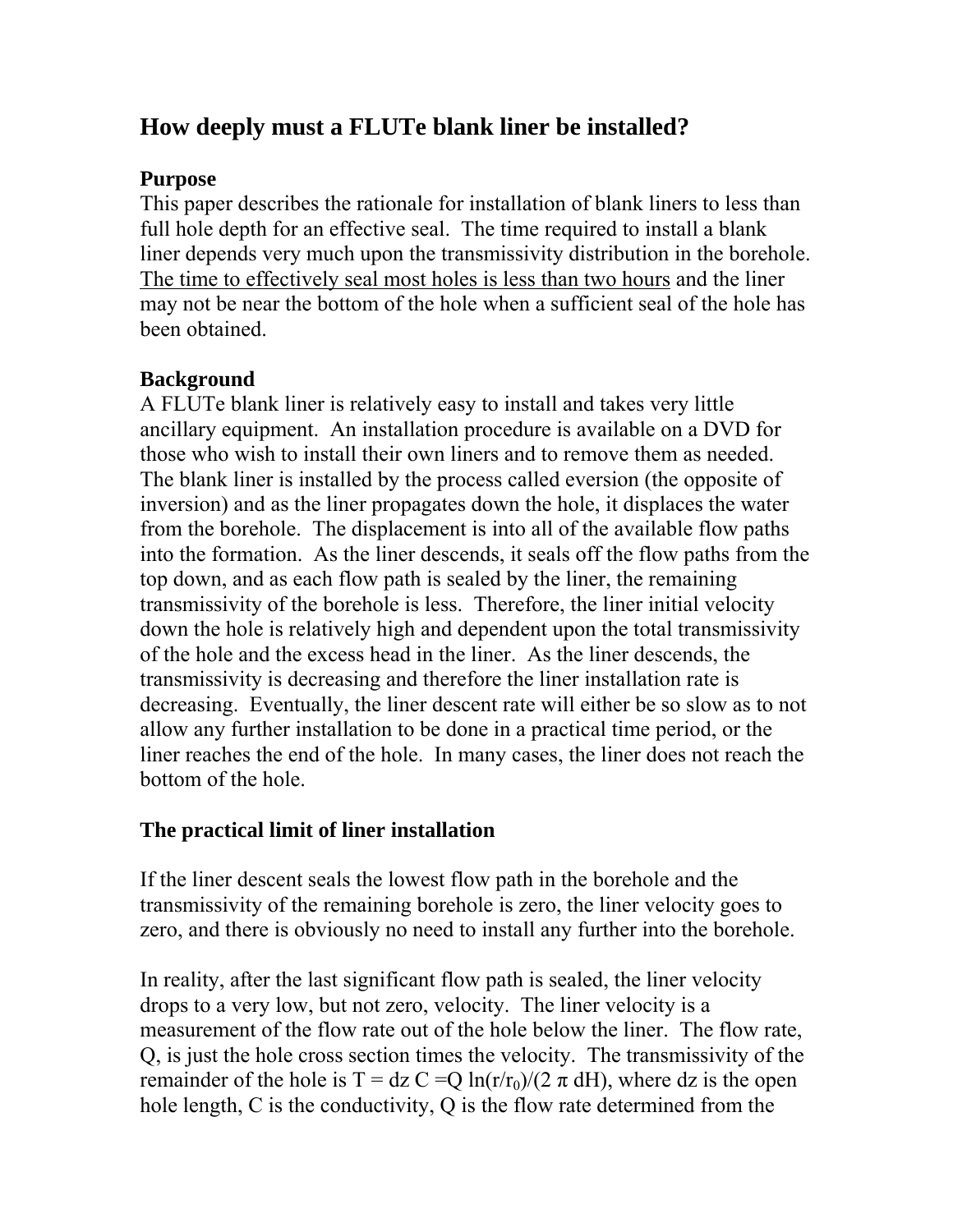liner velocity and hole cross section,  $r/r_0$  of the order of 1000, and dH is the driving excess head in the liner. The fact that the liner descent is a flow rate measurement from which T can be calculated is used in another FLUTe procedure to measure the entire transmissivity distribution of the borehole. (However, that measurement is only done with special equipment and FLUTe personnel).

How long does it take to get to a liner velocity so low that the rest of the hole has an insignificant conductivity? Or, how low is that sufficiently low velocity? The answer depends somewhat upon the situation and the time period that the liner is to seal the hole. However, some reassuring facts are these:

- 1. The liner is pushing the water into the formation. That is a necessary part of the liner installation. Driving, at most, one hole volume of water into the formation is normally not a concern if the hole is well sealed thereafter. If the liner does not descend to the bottom of the hole, the water displaced into the formation is less than one hole volume.
- 2. The liner is driven by the excess head in the liner. If the liner is tied to an anchor point preventing its further descent, there is essentially not driving head forcing the water into the formation and the water beneath the liner may remain in the hole.
- 3. The liner velocity at the deepest point in the hole is a measure of the remaining transmissivity in the open borehole. Therefore, regardless of the length of hole still open, the transmissivity of the borehole beneath the liner is measured by the liner velocity.
- 4. Given a sufficiently low transmissivity, there is no concern about significant flow out of the hole after the liner is tied off and there is no longer an over-pressure of the remaining open borehole. What is that sufficiently low transmissivity?
- 5. Given an open hole beneath the liner, it must have a vertical gradient in the formation over that interval to cause any flow out of the hole, and the worst case would be that half the remaining transmissivity is at a higher head than the other half of the remaining transmissivity. This relates to the fact that if there is no inflow, there can be no outflow; and the inflow is equal to the outflow in a closed volume.

Unfortunately, the head distribution in the borehole is not known, so the gradient in the remaining open hole is not known. Therefore any judgment of a sufficiently low velocity must depend on the general understanding of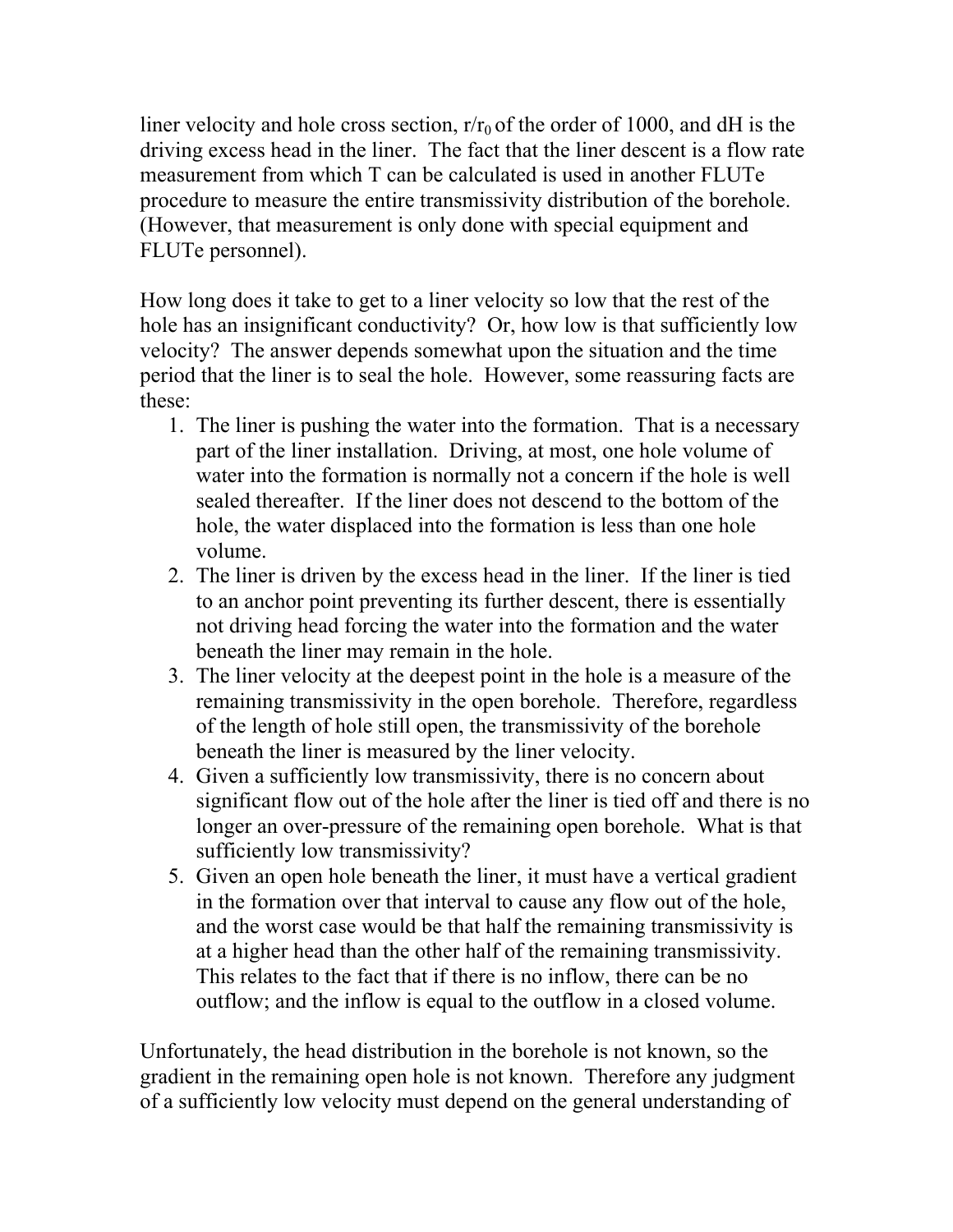the local hydrologic situation. However, there are some reasonably safe assumptions:

- 1. If all of the remaining transmissivity in the hole below the liner is in one zone of uniform vertical head, there is no source zone to drive water out of that remaining zone. Therefore, the hole is sufficiently sealed forever.
- 2. If the flow out of the unsealed portion of the hole was no more than the remainder of the open hole volume, that would be no different than driving the liner to the bottom of the hole. The time during which that much flow may occur is no concern. That time is calculated hereafter.
- 3. After that flow time, the subsequent flow would be a concern if the inflow zone was contaminated and the outflow zone was uncontaminated.
- 4. The flow rate out of the hole below the liner is directly related to the ratio of the natural driving head difference in that open portion of hole to the driving head during the liner installation. We know the flow rate during the installation. The outflow can be estimated with any assumed head difference in the unsealed interval.
- 5. Unless the unsealed interval straddles two aquitards, the head difference in the interval below the liner is likely to be relatively small.

The above generalizations allow one to estimate the rate of flow out of the interval below the liner.

While performing a typical hydraulic conductivity profiling of a borehole, we usually stop the measurement when the liner velocity drops to less than 0.001ft/sec, or 0.06 ft/min (a higher value for smaller holes). That means the tether/liner is advancing into the hole at twice that velocity or 1.5"/min. For a nominal 5 inch hole, that is about 0.06 gal/min with our typical driving head of 15-20 ft. This corresponds to a remaining transmissivity in the hole of  $\sim$  0.02 cm<sup>2</sup>/s. If 20 ft of the borehole is open below the liner at that time, we can estimate the time it would take to empty that volume of water in the hole below the liner into the formation if we assume a head difference in the hole below the liner. With an assumed 0.5 ft head difference in the 20 ft interval, it would take 18 days for that 20 ft of hole volume to be displaced into the formation. That result is for the worst case in which half the transmissivity was inflow and half was outflow from the hole. If the open hole is longer for the same final velocity, the time is proportionately longer.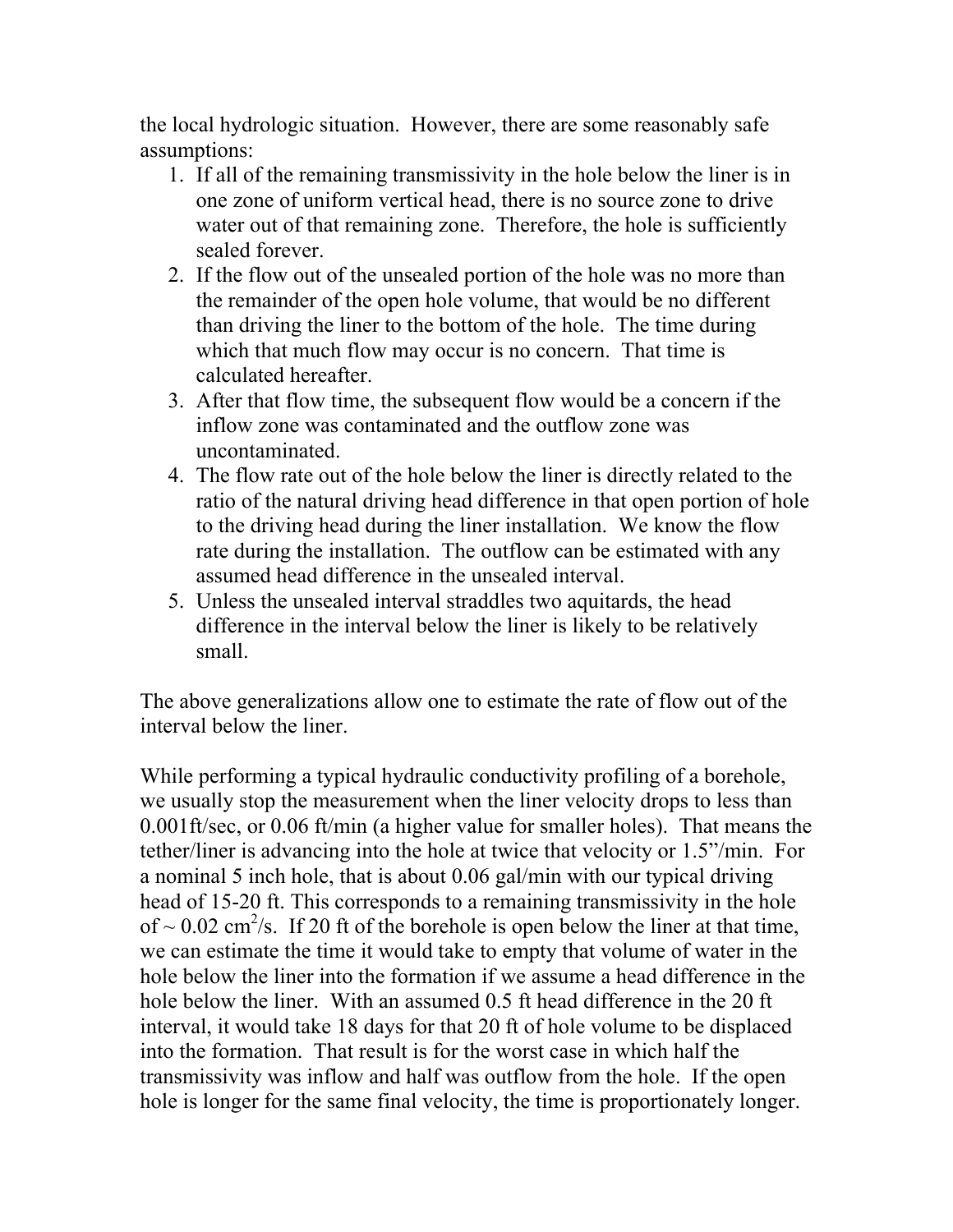If the head difference is larger or the velocity is higher, the time is proportionately shorter. In most cases the maximum flow out of the hole is much less than 1% of the flow with the hole open. The main reason is that the liner seals the more transmissive zones and typically drastically reduces the vertical head difference in the remaining open hole. The installation cutoff for profiling is generally well below the cutoff for a temporary blank liner installation.

#### **The recommended installation time**

Our conductivity profiling experience shows that most holes are well sealed in less than  $\sim$ 2 hrs of blank liner installation. If there is a fast flowing zone near the bottom of the hole, it can be done in much less time. If the hole has a very low total transmissivity and most of that is in the bottom portion of the hole, it may be practical to install for longer than 2 hrs. The recommended installation tether velocity will leave a transmissive zone below the liner of  $\sim 0.2$  cm<sup>2</sup>/s. The suggested time to end the installation is when the tether/liner is moving into the hole with a velocity less than or equal to:

#### **Minimum tether/liner velocity = 20 inches/min. x (dH/15') x (3"/r)<sup>2</sup>**

Where **dH** is the driving head used in feet (typically the depth to the water table or less than 20 ft), **r** is the radius of the hole. For a 6" diam. hole and 15 ft of driving head, the tether velocity cutoff would be 20 inches/minute. For a driving head of 15 ft, this often means about a 2 hour installation or less. This leaves a remaining transmissivity below the liner of  $0.2 \text{ cm}^2/\text{s}$ . The velocity is best measured with about a 5 lb tension on the tether. This cutoff is independent of the hole length. If the driving head is only 5 ft in the 6" hole, the cutoff would be reduced to  $\sim$ 7"/min. It is obviously faster to use a driving head greater than 5 ft. Fortunately, the cutoff velocity may be obtained very abruptly when the liner passes the last major flow path.

If a lower transmissivity is required for some special reason (e.g., 0.1 vs. 0.2 cm 2 /s), the minimum velocity can be reduced proportionately. That will prolong the installation and also the removal.

If the liner is to be left in place for only a few weeks, it is not necessary to seal so much of the hole as for longer times in place. The tether velocity can be determined by marking the tether twenty inches from the top of the casing